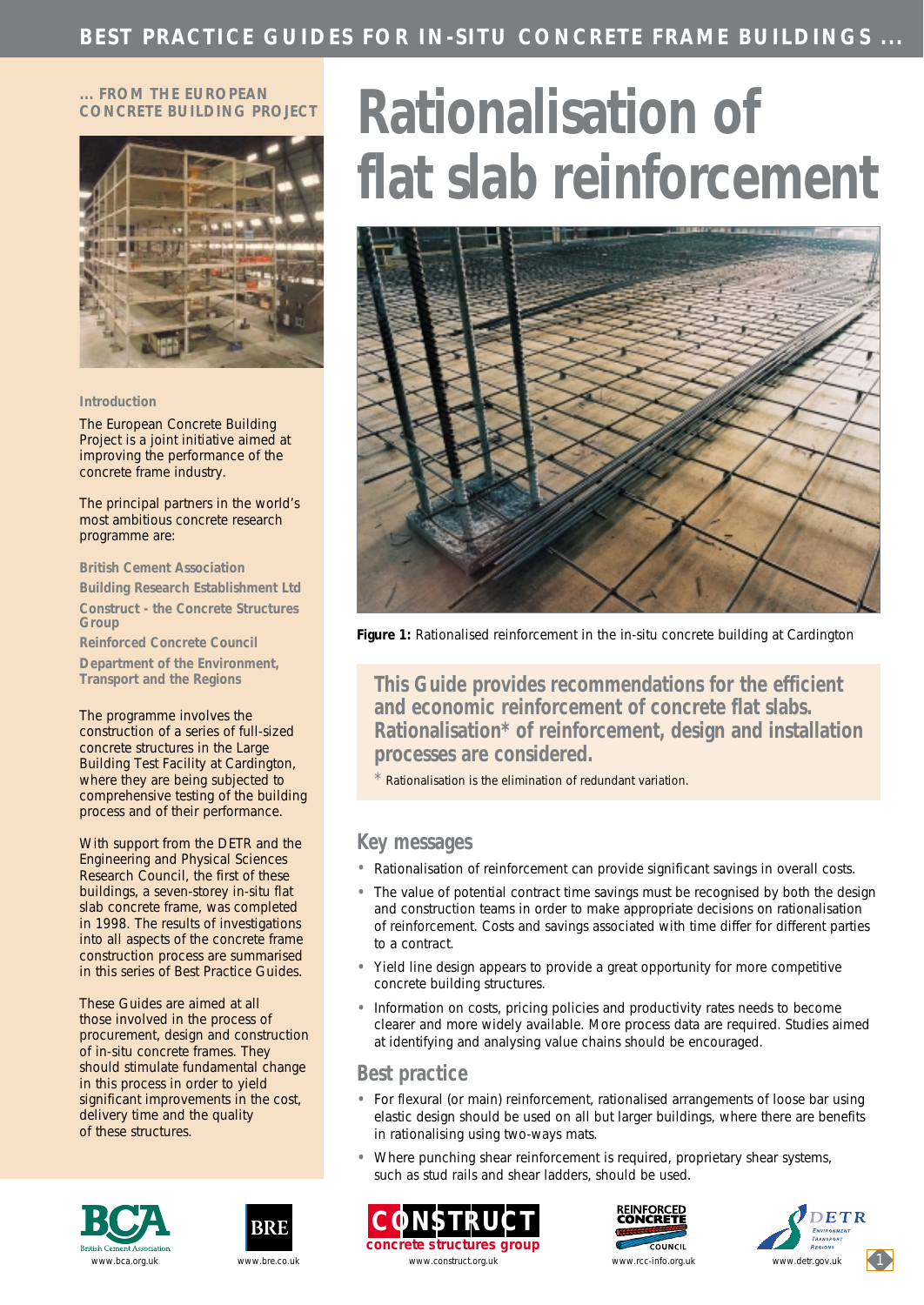## **Background**

Within the concrete construction industry there are many different views about what constitutes the best way of reinforcing concrete for the most economic construction. This is especially true of reinforced concrete flat slabs where strict adherence to the current Standards and practice can result in up to 60 different reinforcement arrangements within a single slab, with consequent inefficiencies in detailing, manufacturing, handling and fixing of reinforcement.

In line with the objectives of the Egan Report, the primary objective of the project was to reduce the **overall** costs of reinforced concrete flat slab construction by disseminating guidance on the rationalisation of reinforcement to contractors and designers. Increased rationalisation should improve the competitiveness of flat slabs and indeed other forms of concrete frame construction.

## **The research**

This RCC project aimed to evaluate the time/cost benefits of various generic methods of reinforcing flat slabs. In parallel with work by The Concrete Society<sup>(1)</sup>, and following literature searches and background studies, comparative reinforcement studies were undertaken on the in-situ building of the European Concrete Building Project (ECBP) at BRE Cardington.

Several different generic arrangements of loose bar and fabric were used as the flexural reinforcement for six of the seven suspended slabs (see Table 1)*.* The chosen configurations followed much discussion and were based on three different types of analysis and design (elastic, yield line and finite element). It was not possible to devote whole floors to the investigation of blanket cover loose bar reinforcement. Several different types of punching shear reinforcement were used.

Construction process data were recorded and analysed, and are reported and discussed in the main report (see page 4) that forms the basis of this Best Practice Guide.

Research defining the cost of time was undertaken. This was used to integrate critical time costs into the overall economics of the various configurations and to speculate on the implications.



*Figure 2: The reinforcement to Floor 1 at Cardington during construction*

#### *Table 1: Flexural reinforcement configurations and data from Cardington*

| <b>Floor</b>   | <b>Flexural reinforcement</b> | Tonnes/floor | Man hours/floor | Bar marks/floor |
|----------------|-------------------------------|--------------|-----------------|-----------------|
| 1              | Traditional loose bar         |              |                 |                 |
|                | Elastic design                | 16.9         | 116             | 75              |
| $\overline{2}$ | Traditional loose bar         |              |                 |                 |
|                | Elastic design                | 17.1         | 116             | 76              |
| 3              | Rationalised loose bar        |              |                 |                 |
|                | Elastic design                | $15.3***$    | 108             | 54              |
| $4^*$          | Blanket cover loose bar       |              |                 |                 |
|                | /2 Yield line design          | 14.5         | 138             | 22              |
|                | / <sub>2</sub> Elastic design | 23.2         | 127             | 33              |
| 5              | One-way mats                  |              |                 |                 |
|                | Elastic design                | 19.9         | 107             | 42              |
| 6              | Blanket cover two-way mats    |              |                 |                 |
|                | Finite element design         | 25.5         | 69              | 20              |
| 7              | Not part of this project      |              |                 |                 |
|                |                               |              |                 |                 |

\*Data given relate to whole floor. Man-hour data thought to be anomalous.

\*\*1.8% more bars, weighing 1.6 tonnes, would have been required to meet normal deflection criteria.



*Figure 3: The diagrammatic relationship between rationalisation of reinforcement,*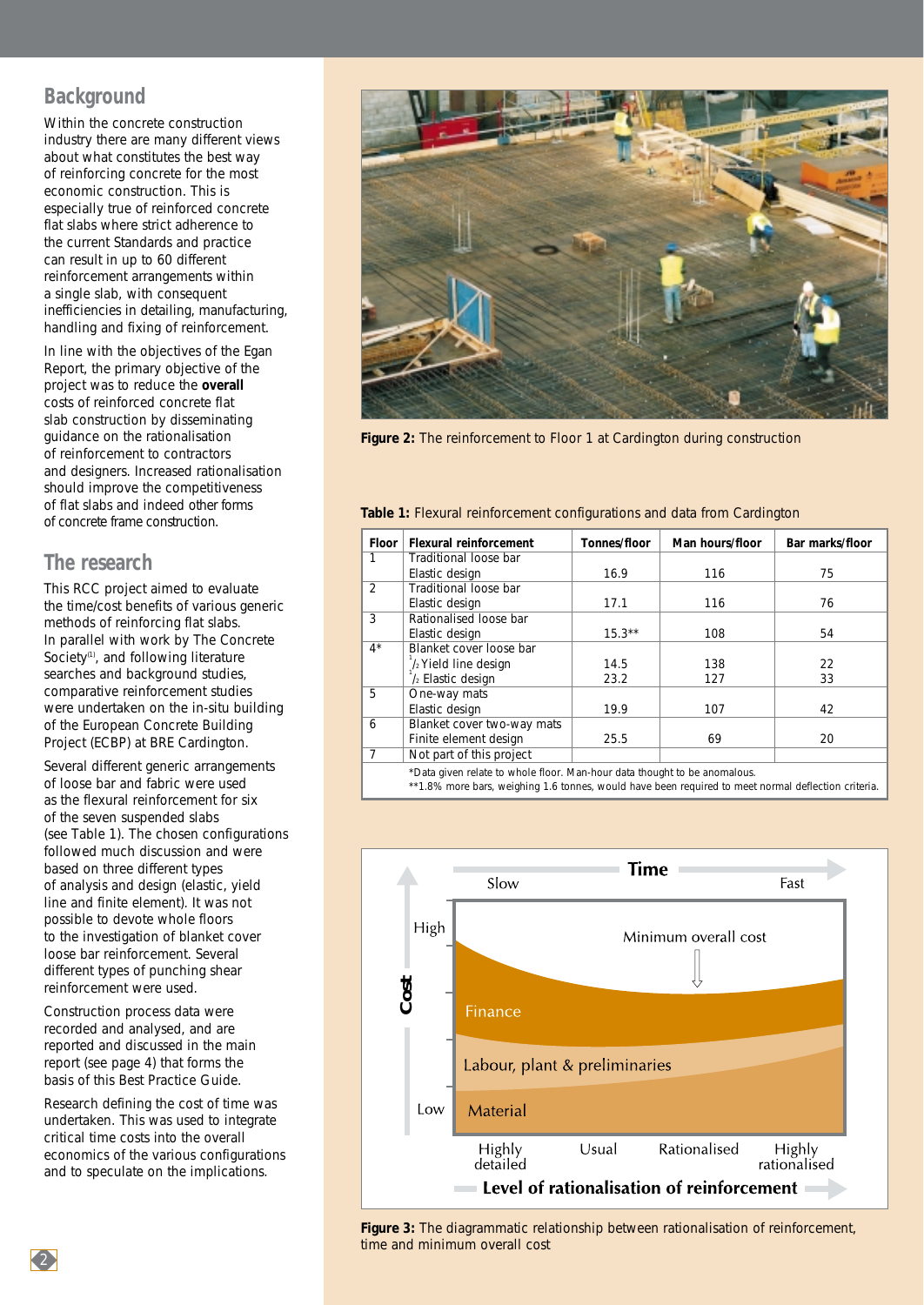# **Findings**

The research indicated that:

**Rationalisation of reinforcement**

- Different reinforcement arrangements can have significant impact on overall (material and labour) costs. In the systems investigated, up to 30% was saved on flexural reinforcement and 50% on punching shear reinforcement, excluding any benefit from reduced critical path time.
- Rationalisation of reinforcement leads to fewer bar marks (see Table 1).
- For flexural reinforcement, it was found that, according to current data, rationalised arrangements of loose bar reinforcement based on elastic design (as used on Floor 3) produced best value in terms of overall economy. In larger projects, two-way prefabricated mats offered most benefit.
- However, there appear to be great opportunities to reduce costs by the widespread adoption of yield line design to determine reinforcement of flat slabs: it leads to low reinforcement weight and highly rationalised layouts.
- For punching shear reinforcement, the use of a proprietary system appears to be almost always worthwhile. The additional material cost is more than outweighed by savings in labour and time.
- Structurally, all slabs and therefore all arrangements of reinforcement at Cardington have performed satisfactorily.

**Time** 

- Switching from traditional methods of detailing and fixing loose reinforcement to two-way prefabricated mats and proprietary punching shear reinforcement systems can save 50% of fixing time (measured in man hours).
- Proprietary punching shear reinforcement systems are between three and ten times faster to fix per column than traditional links.
- Savings in project time on site cannot be obtained simply through rationalising at the detailing stage: rationalisation must embrace the whole design and construction process in order to obtain worthwhile benefits.

• Undoubtedly there are time savings to be gained by using more highly rationalised configurations of reinforcement but their effects on overall productivity and critical time are hard to judge.

#### **Costs**

| <b>Overall cost of reinforcement</b>                 |
|------------------------------------------------------|
|                                                      |
| <b>Material cost</b>                                 |
| $^{+}$                                               |
| <b>Time costs</b><br>(labour, plant & preliminaries) |
|                                                      |
| <b>Finance costs</b>                                 |
|                                                      |

- Rationalisation often means additional material costs, which should be set against savings in other costs (see Figure 3).
- A cost structure based on material weight alone almost always penalises and therefore inhibits prefabrication, innovation and achievement of best value.
- Time-related costs form a large proportion of the costs of reinforcement (see Figure 4)*.*
- Finance costs are exceedingly important, especially for clients and particularly in large buildings. Savings in finance costs outweigh the additional material costs often encountered with innovative methods such as rationalisation.

to following trades and earlier completion of the project. In theory at least, this leads to savings in the project's overall finance costs (or to earlier rental income) that should be attributed to the rationalised reinforcement.

#### **Cardington data**

• Many of the findings in this report are based on data from Cardington that were gathered under imperfect conditions, chiefly lack of repetition. However, the data gave strong indications that were substantiated by comparisons with commercial information. They were better than any previous research data and were held to be a sound basis for the comparisons made.

## **Recommendations**

**Best practice**

- The client's cost/time requirement should be used to determine the level of rationalisation (see Figure 3)*.*
- The value of potential time savings on site must be recognised and costed by both the design and construction teams in order to make the most appropriate decisions on rationalisation.
- Current evidence suggests that elastically designed, rationalised loose bar flexural reinforcement should be used on all but larger buildings – where two-way mats should be used.



*Figure 4: Cost breakdown of reinforcement in a structure (2)* 

- Each party in the business process has different cost priorities. Their motivation may therefore differ and may change during the procurement process.
- For contractors, increased rationalisation generally leads to shorter project duration and lower labour requirements for fixing, but these may have to be balanced against increased material and plant requirements.
- For clients, critical time gained in fixing reinforcement should lead to earlier release of frames

• For shear reinforcement, the use of proprietary shear systems, such as stud rails and shear ladders (see Figures 5 and 6), appears to be almost always worthwhile, regardless of building size.

**Future best practice**

• Yield line design appears to provide a great opportunity for more competitive concrete building structures, provided the current barriers of lack of familiarity and confidence in its use are overcome. If the opportunity is to be grasped then the concrete frame industry